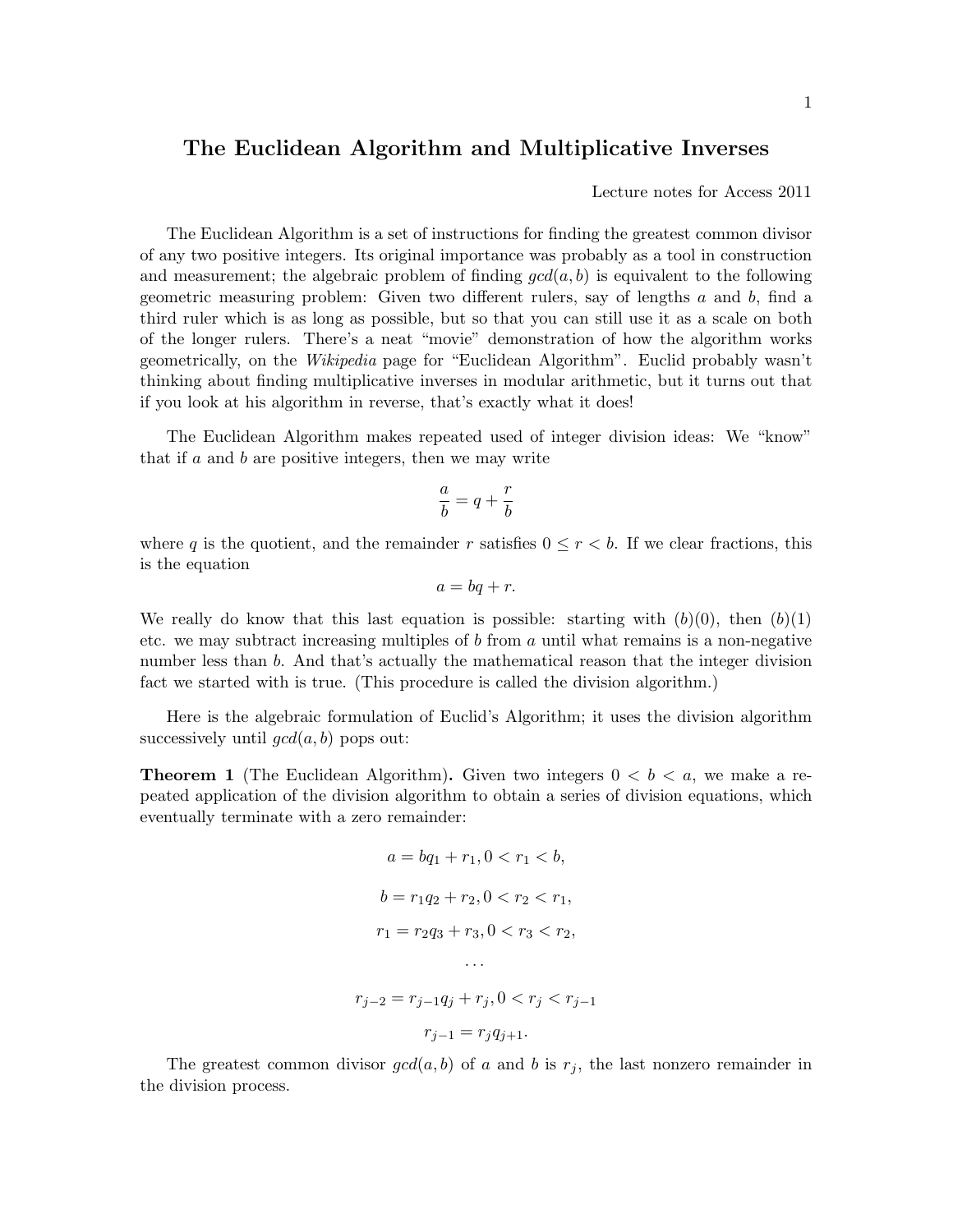Let's look at an example of the Euclidean algorithm in action - it's really quick at finding gcd's when your two integers are large. We should be able to verify these steps with our scientific calculators:

Example 1. Find the gcd of 42823 and 6409.

```
Solution.
42823 = 6409(6) + 43696409 = 4369(1) + 20404369 = 2040(2) + 2892040 = 289(7) + 17289 = 17(17)Therefore gcd(42823, 6409) = 17.
```
 $\Box$ 

Why does the Euclidean Algorithm actually give the gcd? It seems kind of strange that we can get the gcd of two numbers  $a$  and  $b$  by looking at the gcd's of the subsequent remainder values. Let's look at successive equations in this process: From the first equation  $a = bq_1 + r_1$ , we deduce that since the gcd divides a and b it must divide  $r_1$ . Similarly in the next equation  $b = r_1q_2 + r_2$ , the gcd divides b and  $r_1$ , so it must also divide  $r_2$ . Thus the  $gcd(a,b)$  divides all the remainders, including the final non-zero one,  $r_j$ . On the other hand, by working up from the last equation  $r_{j-1} = r_j q_{j+1}$  we deduce that  $r_j$  divides  $r_{j-1}$ . From the second to last equation  $r_j$  also divides  $r_{j-2}$ , and working all the way back to the top we see that  $r_j$  divides both a and b, so is a divisor. Putting our reasoning together,  $r_j$  must be the greatest common divisor! But enough of these explanations, let's try some exercises!

Exercise 1. Find the gcd's of the following pairs of numbers. Save your work because you'll need it later.

1. 7469 and 2464

2. 2689 and 4001

3. 2947 and 3997

4. 1109 and 4999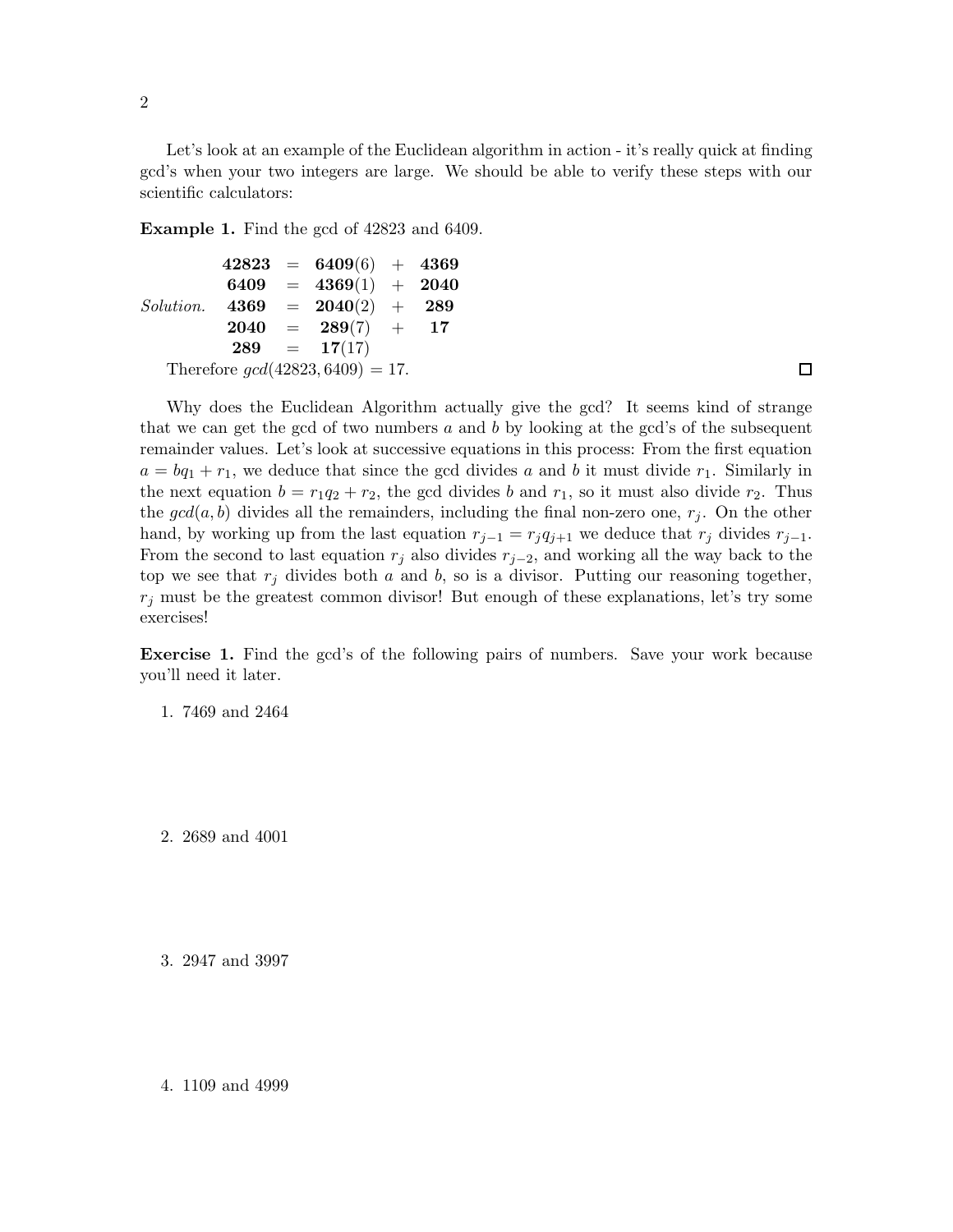The fact that we can use the Euclidean algorithm work in order to find multiplicative inverses follows from the following algorithm:

**Theorem 2** (Multiplicative Inverse Algorithm). Given two integers  $0 < b < a$ , consider the Euclidean Algorithm equations which yield  $gcd(a, b) = r_j$ . Rewrite all of these equations except the last one, by solving for the remainders:

$$
r_1 = a - bq_1,
$$
  
\n
$$
r_2 = b - r_1q_2,
$$
  
\n
$$
r_3 = r_1 - r_2q_3,
$$
  
\n...  
\n
$$
r_{j-1} = r_{j-3} - r_{j-2}q_{j-1}
$$
  
\n
$$
r_j = r_{j-2} - r_{j-1}q_j.
$$

Then, in the last of these equations,  $r_j = r_{j-2} - r_{j-1}q_j$ , replace  $r_{j-1}$  with its expression in terms of  $r_{j-3}$  and  $r_{j-2}$  from the equation immediately above it. Continue this process successively, replacing  $r_{i-2}, r_{i-3}, \ldots$ , until you obtain the final equation

$$
r_j = ax + by,
$$

with x and y integers. In the special case that  $gcd(a, b) = 1$ , the integer equation reads

$$
1 = ax + by.
$$

Therefore we deduce

$$
1 \equiv by \mod a
$$

so that (the residue of)  $y$  is the multiplicative inverse of  $b$ , mod  $a$ .

Examples!

**Example 2.** Find integers  $x$  and  $y$  to satisfy

$$
42823x + 6409y = 17.
$$

Solution. We begin by solving our previous equations for the remainders. We have:  $4369 = 42823 - 6409(6)$  $2040 = 6409 - 4369$  $289 = 4369 - 2040(2)$  $17 = 2040 - 289(7)$ Now we do the substitutions starting with that last equation and working backwards and combining like terms along the way:  $17 = 2040 - 289(7) = 2040 - (4369 - 2040(2))(7) = 2040(15) - 4369(7)$  $17 = (6409 - 4369)(15) - 4369(7) = 6409(15) - 4369(22)$  $17 = 6409(15) - (42823 - 6409(6))(22) = 6409(147) - 42823(22)$ Therefore  $x = -22, y = 147$ .  $\Box$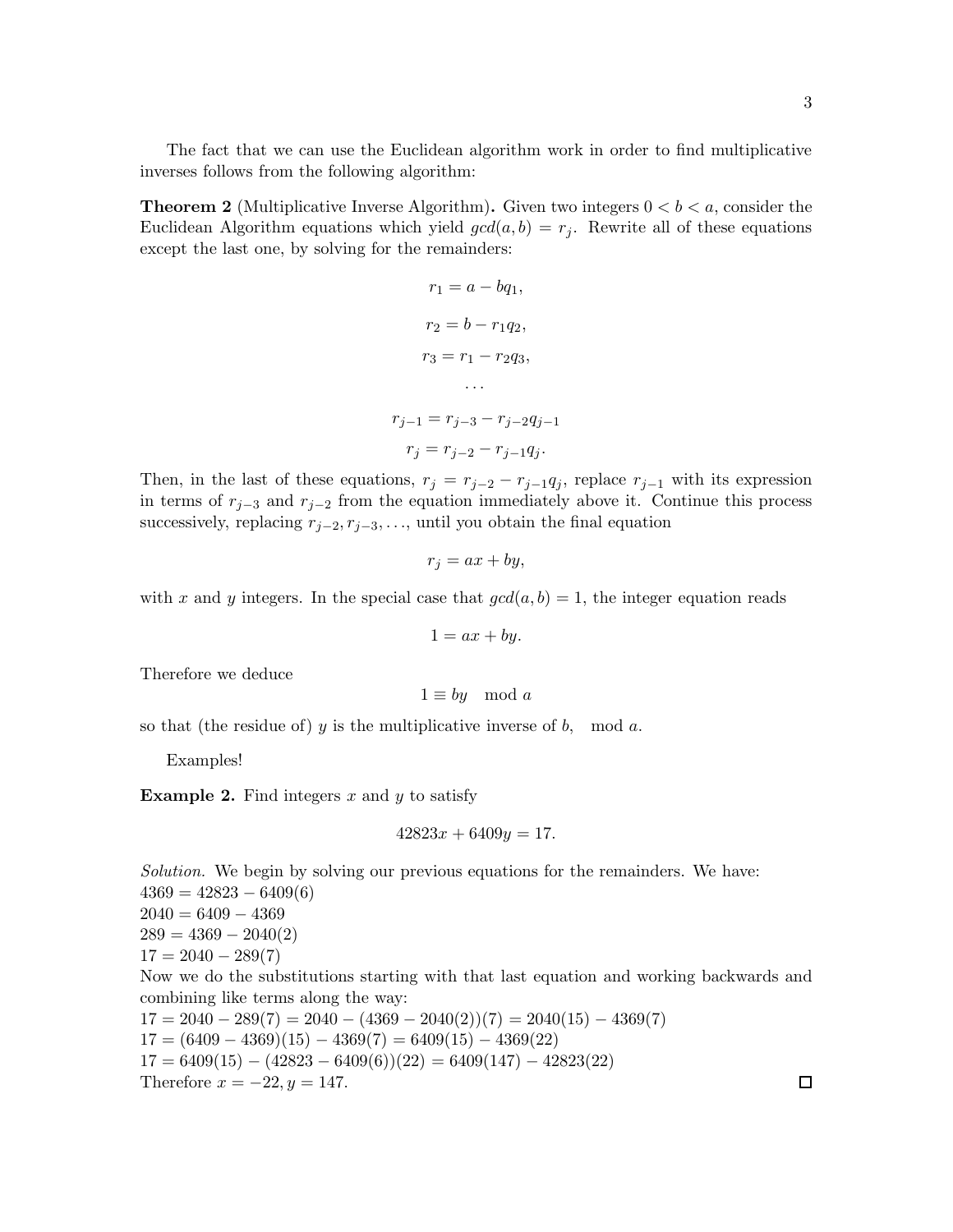Example 3. Find the multiplicative inverse of 8 mod 11, using the Euclidean Algorithm.

Solution. We'll organize our work carefully. We'll do the Euclidean Algorithm in the left column. It will verify that  $gcd(8, 11) = 1$ . Then we'll solve for the remainders in the right column, before backsolving:

11 =  $8(1) + 3 | 3 = 11 - 8(1)$  $8 = 3(2) + 2 | 2 = 8 - 3(2)$  $3 = 2(1) + 1 | 1 = 3 - 2(1)$  $2 = 1(2)$ 

Now reverse the process using the equations on the right.

 $1 = 3 - 2(1)$  $1 = 3 - (8 - 3(2))(1) = 3 - (8 - (3(2))) = 3(3) - 8$  $1 = (11 - 8(1))(3) - 8 = 11(3) - 8(4) = 11(3) + 8(-4)$ 

Therefore  $1 \equiv 8(-4) \mod 11$ , or if we prefer a residue value for the multiplicative inverse,

$$
1 \equiv 8(7) \mod 11.
$$

 $\Box$ 

Be careful about the order of the numbers. We do not want to accidentally switch the bolded numbers with the non-bolded numbers!

Exercise 2. Find the greatest common divisor g of the numbers 1819 and 3587, and then find integers  $x$  and  $y$  to satisfy

$$
1819x + 3587y = g
$$

Exercise 3. Find the multiplicative inverses of the following:

1. 50 mod 71